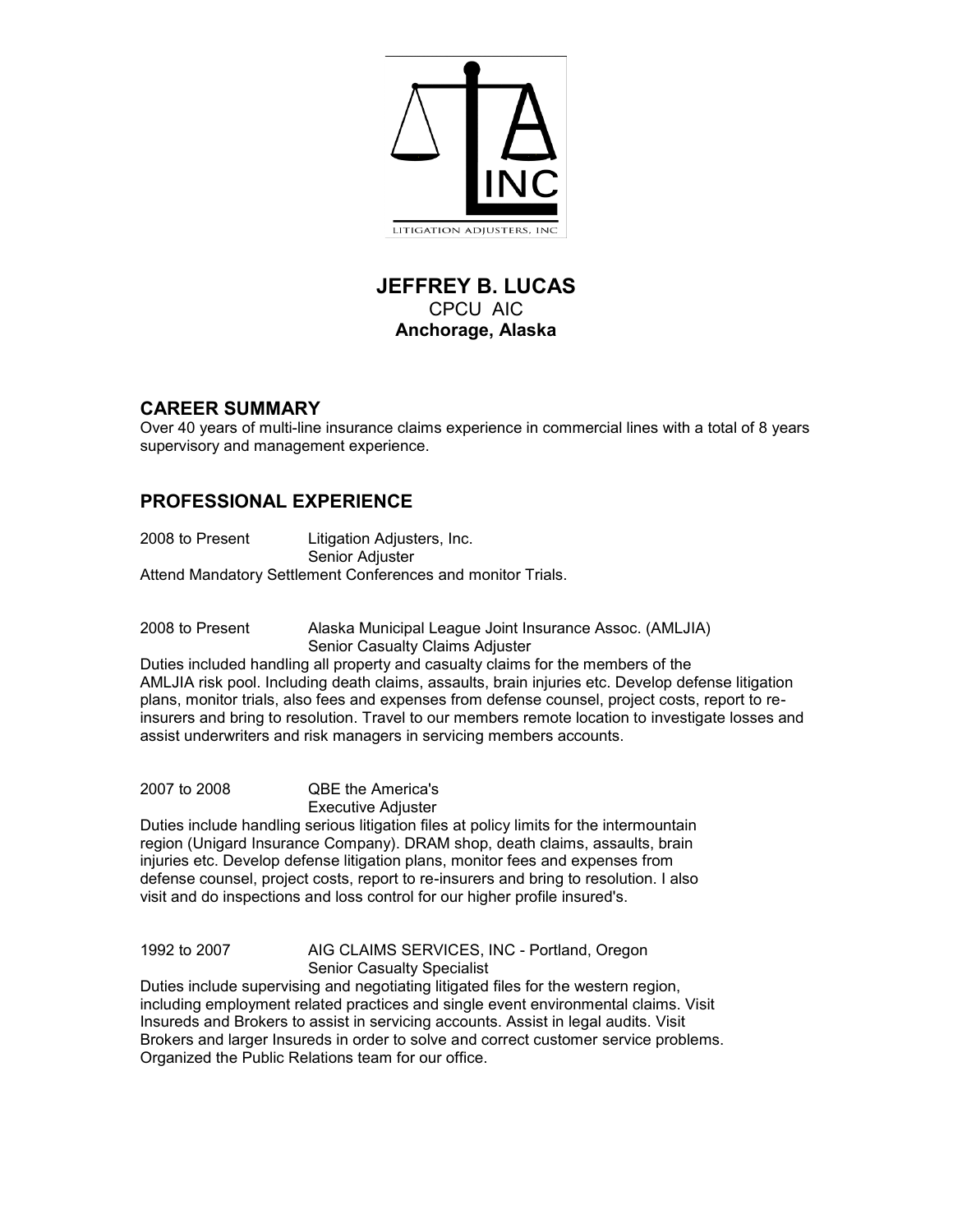#### 1989 to 1992 GREAT AMERICAN INSURANCE COMPANY - Salt Lake City, Utah Litigation Specialist/Multi-Line Claims Supervisor

Duties included supervising four adjusters and two trainees in property, casualty and marine claims for the western region, mostly California. The losses were typically commercial with large contractors or manufacturers, involving complex contractual and indemnity issues. Responsible for the professional liability losses, including social workers, physicians and other professionals.

- Reduced Litigation costs by approximately \$5000 per file.
- Assisted customers in creating a claim tracking system to identify losses on statistical runs.

#### 1984 to 1989 CONTINENTAL LOSS ADJUSTING SERVICE - Salt Lake City, Utah Manager

Duties included marketing for new business and servicing existing business with local Brokers, supervising adjusters (casualty, property and workers comp). Overseeing the implementation of procedures and marketing.

- Refined customer base to match strengths and talents of the office staff.
- For six months provided sales and claims training to the western region.
- Aided in the development of a topical base for litigation and claims handling

1981 to 1984 MUTUAL OF ENUMCLAW - Oregon Multi-line Claims Adjuster Duties included processing and settling multi-line claims and serving the agents in my area.

1981 to 1984 UNDERWRITERS ADJUSTING CO - Salem, Oregon Multi-line Resident Adjuster

Duties included working the entire state of Oregon. Marketing, receiving and settling all types of claims.

### **EDUCATION**

B.S. Social Work, California State University-Chico, 1975-1978. Master's in management, Willamette University, Salem Oregon, 1981-1983 (no degree) Chartered Property Casualty Underwriter 2002.

### **PUBLIC SERVICE**

Served on the building commission and as a City Council member, City of Mt. Angel, under Mayors Randy Traeger and Tom Bolton.

Served as a board member and president of the Board of Directors, Benedictine Foundation, Mt Angel, OR for eight years.

President for the Oregon Casualty Adjusters Association. Currently I am the president elect for the Oregon CPCU chapter.